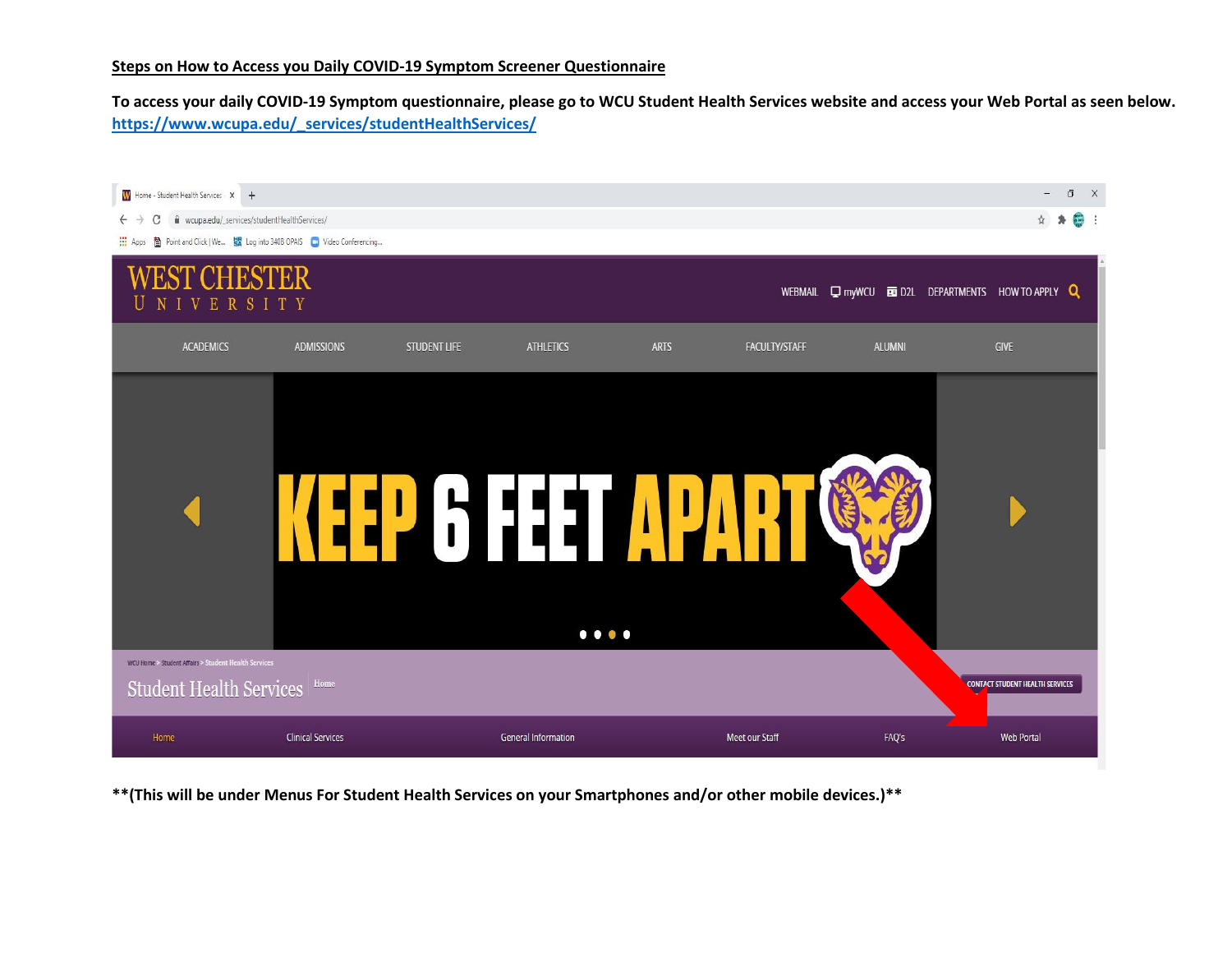**You will be using your WCU login credentials to access the Web Portal. After logging into your Web Portal, you will see the following screen. In the left menu column, you will see all your pending messages, forms to be completed, and survey forms. On the right side of the page, you will see your badge status. If you click on the "Show Badge" button, you will have a badge display available. This badge can be displayed on your mobile device if needed.**

## WEST CHESTER UNIVERSITY STUDENT HEALTH SERVICES

| Home                   | <b>Home for Test Patient8</b>                                                                                                                                                                                                                               |
|------------------------|-------------------------------------------------------------------------------------------------------------------------------------------------------------------------------------------------------------------------------------------------------------|
| Profile                | You last logged in: 1/20/2021 8:35 AM ● Log Out                                                                                                                                                                                                             |
| Health History         | Show Badge (Clearance Status: Overdue)                                                                                                                                                                                                                      |
| Appointments           |                                                                                                                                                                                                                                                             |
| Referrals              | Welcome to the WCU Student Health Services Web Portal.                                                                                                                                                                                                      |
| Handouts               | If you have a medical emergency, please dial 911                                                                                                                                                                                                            |
| Messages 10 Unread     | The Web Portal offers many student services:                                                                                                                                                                                                                |
| Letters                | • Self-scheduling for immunizations and TB skin testing appointments.<br>• Sending and receiving secure messages to Student Health Services.<br>• Completing required medical information for incoming students - see Forms in box on left.                 |
| Downloadable Forms     | • Viewing and printing a copy of the student's health center account and/or immunization record.<br>· Editing your profile to include preferred name, gender identity, preferred pronoun and/or edit your contact information - see Profile in box on left. |
| Forms 6 to Complete    | If you need any assistance with the Web Portal or would like an appointment, please call Student Health Services at 610-436-2509.<br>[Advanced Options]                                                                                                     |
| <b>Survey Forms</b>    | You are seeing this link because your patient record is configured as a testing record.                                                                                                                                                                     |
| <b>Account Summary</b> | [Version: 12.11.5149]                                                                                                                                                                                                                                       |
| Personal Records       |                                                                                                                                                                                                                                                             |
| Immunizations          |                                                                                                                                                                                                                                                             |
| (→ Log Out             |                                                                                                                                                                                                                                                             |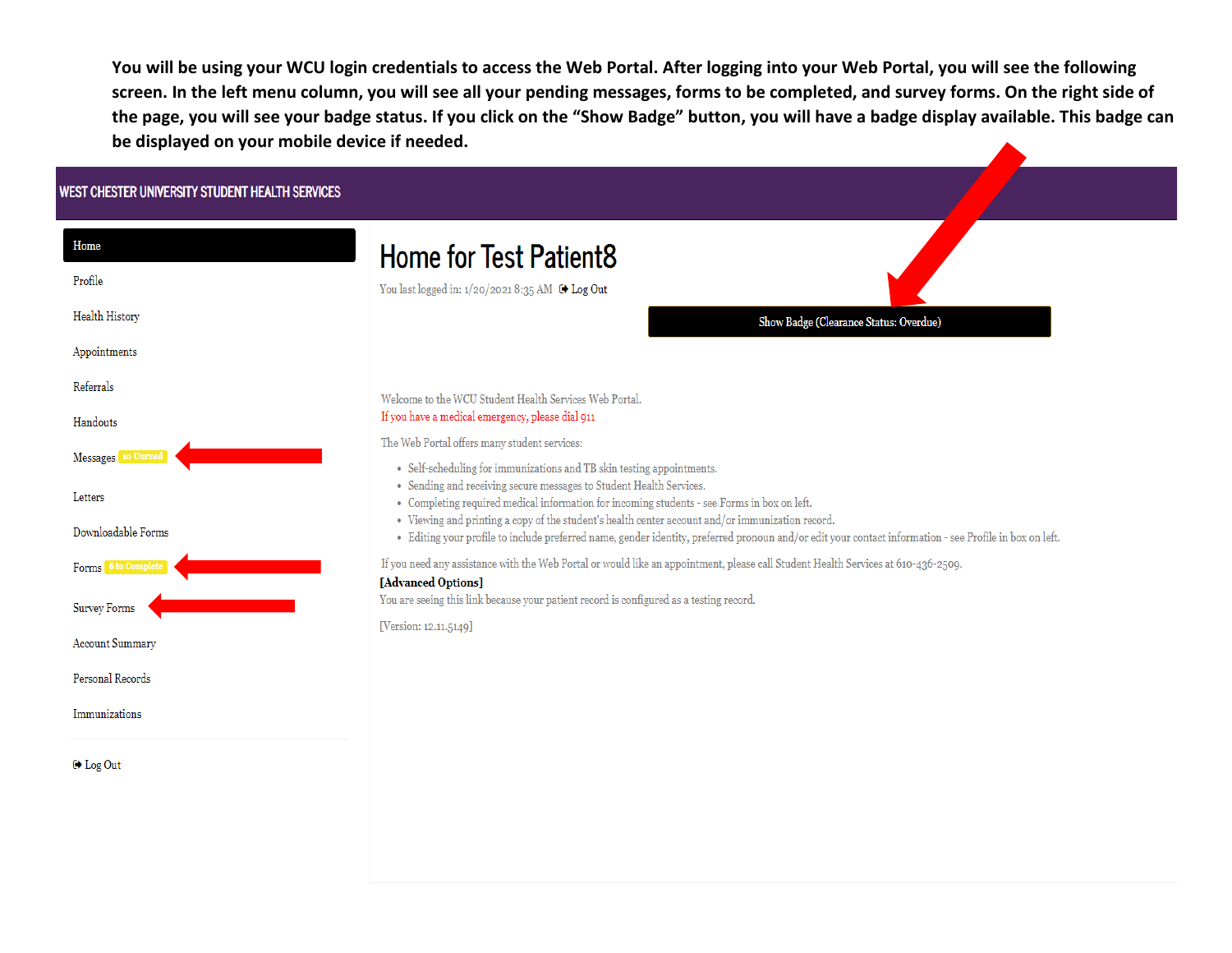When you click on Survey Forms in the menu, you will be able to access your survey and complete the COVID-19 Screening Questionnaire daily.

## WEST CHESTER UNIVERSITY STUDENT HEALTH SERVICES

Home

Profile

Health History

Appointments

Referrals

Handouts

Messages 10 Unread

Letters

Downloadable Forms

Forms 6 to Complete

**Survey Forms** 

**Account Summary** 

Personal Records

Immunizations

**□ Log Out**